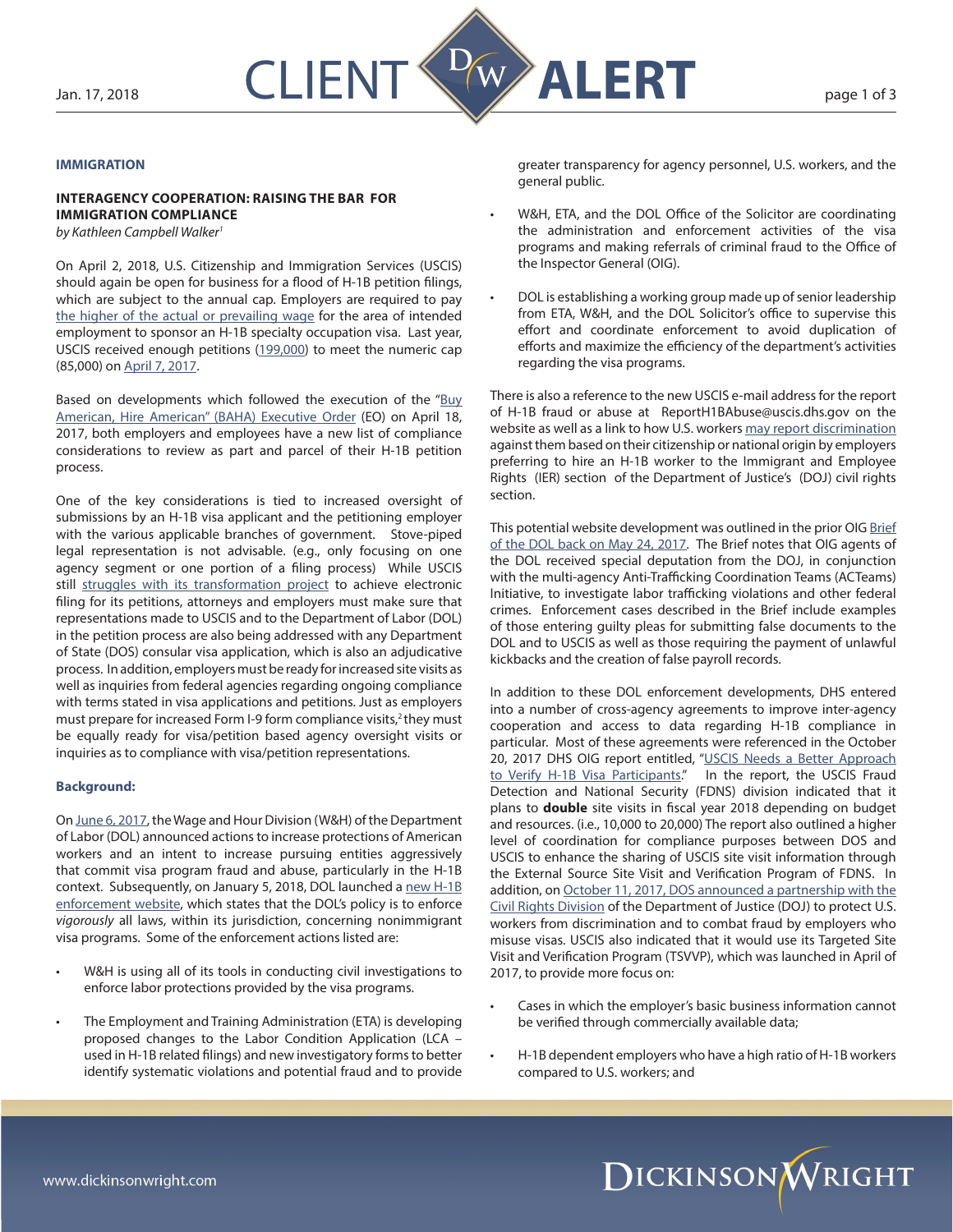

Employers petitioning for beneficiaries who work offsite at another company or organization's location.

It is important to note that DOS is using the Visa Office in Washington, D.C. to make inquiries in the U.S. to H-1B employers regarding H-1B compliance. The e-mail address used is [clientverification@state.](mailto:clientverification%40state.gov.%20?subject=) [gov.](mailto:clientverification%40state.gov.%20?subject=) Please refer to Attachment 1 for typical questions. Information provided to FDNS or to the DOS verification unit is shared between the agencies.

If an individual responding for an employer to any of these agency inquiries is not trained as to the importance of why job duties, compensation, and location are critical for compliance, it is not difficult to imagine confusion being created with potentially serious repercussions. So, just as one might prepare for a Form I-9 audit visit from Immigration and Customs Enforcement (ICE), Homeland Security Investigations (HSI) officers, such compliance protocols are equally applicable for nonimmigrant work related visa compliance, particularly as to H-1B employees.

#### **Some Must Dos:**

- 1. Employers should conduct an internal compliance audit to make sure that they have procedures in place to monitor that the terms of the nonimmigrant visa as to location, duties, and compensation remain unchanged.
- 2. Employees should be a part of the compliance process and must know the scope of their authorized duties and the locations authorized. Reporting to human resources regarding possible changes must be encouraged.
- 3. Any communications with compliance agents from the government should be documented and addressed by those with training and responsibility as to compliance with the nonimmigrant visa requirements.
- 4. Each interaction with an agency, whether USCIS, DOL, or DOS should be treated as an adjudication. (There is no just going to get a stamp at the consulate.) It is critical that benefit applicants and their employers be prepared for compliance related questions. A visit with competent legal counsel should also be on the list.

<sup>1</sup> Ms. Walker is a member of Dickinson Wright PLLC. [http://www.dickinson](http://www.dickinson-wright.com/)[wright.com/](http://www.dickinson-wright.com/) She was national president of the American Immigration Lawyers Association (AILA) from 2007 to 2008. She is board certified in Immigration and Nationality law by Texas Board of Legal Specialization. In 2014, she was the recipient of the AILA Founder's Award in 2014, which is awarded from time to time to the person or entity who has had the most substantial impact on the field of immigration law or policy in the preceding period (established 1950). She has testified before Congress on matters of immigration policy and border security. She is board certified in Immigration and Nationality Law by the Texas Board of Legal Specialization.

<sup>2</sup> Immigration Customs and Enforcement (ICE) Director Thomas Homan announced on October 17, that he planned to increase I-9 form worksite [compliance operations by four to five times.](http://www.cnn.com/2017/10/17/politics/ice-crackdown-workplaces/index.html)

*This client alert is published by Dickinson Wright PLLC to inform our clients and friends of important developments in the field of immigration. The content is informational only and does not constitute legal or professional advice. We encourage you to consult a Dickinson Wright attorney if you have specific questions or concerns relating to any of the topics covered here.*

### **DW Immigration: Global Mobility with a Personal Touch!**

#### FOR MORE INFORMATION CONTACT:



**Kathleen Campbell Walker** is a Member in Dickinson Wright's El Paso office. She can be reached at 915.541.9360 or kwalker@dickinsonwright.com.



**Lisa D. Duran** is a Member in Dickinson Wright's Phoenix office. She can be reached at 602.285.5032 or lduran@ dickinsonwright.com.



**Elise S. Levasseur** is a Member in Dickinson Wright's Troy office. She can be reached at 248.433.7520 or elevasseur@ dickinsonwright.com.



**Kevin J. Weber** is a Partner in Dickinson Wright's Toronto office. He can be reached at 416.367.0899 or kweber@ dickinsonwright.com.



**Christian S. Allen** is Of Counsel in Dickinson Wright's Troy office. He can be reached at 248.433.7299 or callen@ dickinsonwright.com.



**Heather L. Frayre** is Of Counsel in Dickinson Wright's El Paso office. She can be reached at 915.541.9370 or hfrayre@dickinsonwright.com.



**Suzanne K. Sukkar** is Of Counsel in Dickinson Wright's Ann Arbor office. She can be reached at 734.623.1694 or ssukkar@dickinsonwright.com.